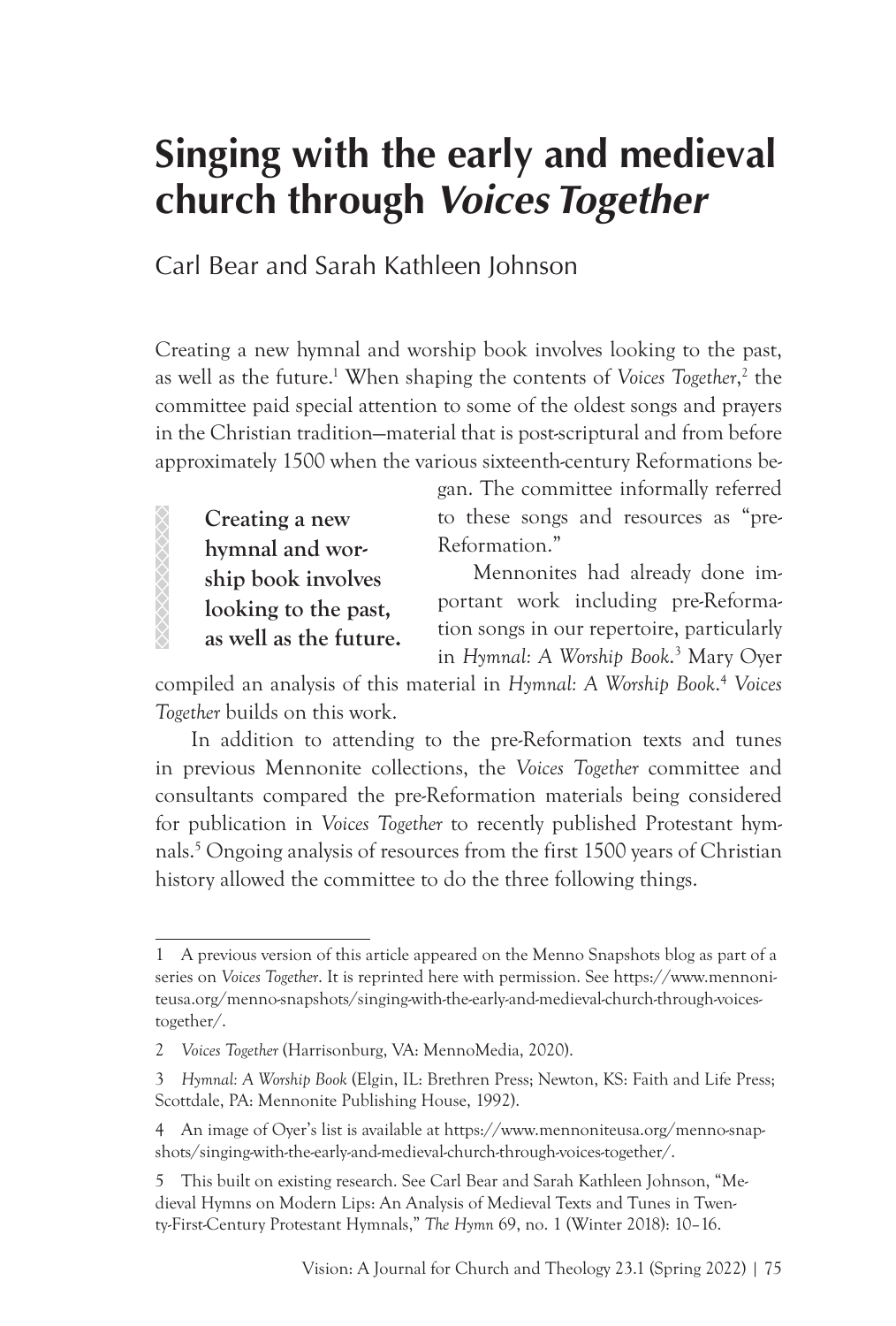#### **Singing the breadth and depth of our history**

First, it allowed the committee to avoid unintentionally dropping pre-Reformation songs from the collection. It was important to the committee for Mennonites to be able to sing with Christians from every time period.

In particular, there is a strong tendency among Mennonites to skip from the early church of the New Testament to the sixteenth-century Anabaptist movements that must be counteracted. Singing pre-Reformation songs reminds us that the Anabaptist tradition was deeply influenced by and connected to the previous fifteen centuries of Christian history—both the bad and the good.

Owning this history as part of *our* history is essential for robust engagement in decolonial work for justice, locally and globally. It prevents us from failing to acknowledge our complicity in the foundations of colonialism established in this era, without which the Christian tradition, including the Anabaptist tradition, would not exist in the manner it does today.

At the same time, singing early Christian and pre-Reformation songs connects Mennonites to the essential and life-giving theological insights and artistic riches of ancient and medieval Christians, across cultures, with whom we join our voices and celebrate the ways in which God has been active in the church of all ages.

## **Singing the gaps in our history**

Second, the analysis of pre-Reformation material was used to identify significant gaps, and then to introduce additional material to fill these gaps. Unsurprisingly, one of the most notable deficiencies in the pre-Reformation repertoire was the absence of material by women. Although *Hymnal: A Worship Book* did significant work in introducing texts based on the writings of medieval mystics, this is an area where there was room for growth.<sup>6</sup>

One example of a song added to the pre-Reformation repertoire in *Voices Together* is "God, Grant Us Mercy" (VT 142), which Katie Graber adapted from a text and tune written by the ninth-century Byzantine abbess, Kassia. The committee also added two songs by Hildegard of Bingen, in addition to one that was retained from *Hymnal: A Worship Book*, which has been paired with a new tune ("O Holy Spirit, Root of Life," VT 376).

<sup>6</sup> Jean Janzen, "Three Women and the Lost Coin: How Three Women Found Me, 1991," in *Entering the Wild: Essays on Faith and Writing, a Memoir* (Intercourse, PA: Good Books, 2012), chapter 11.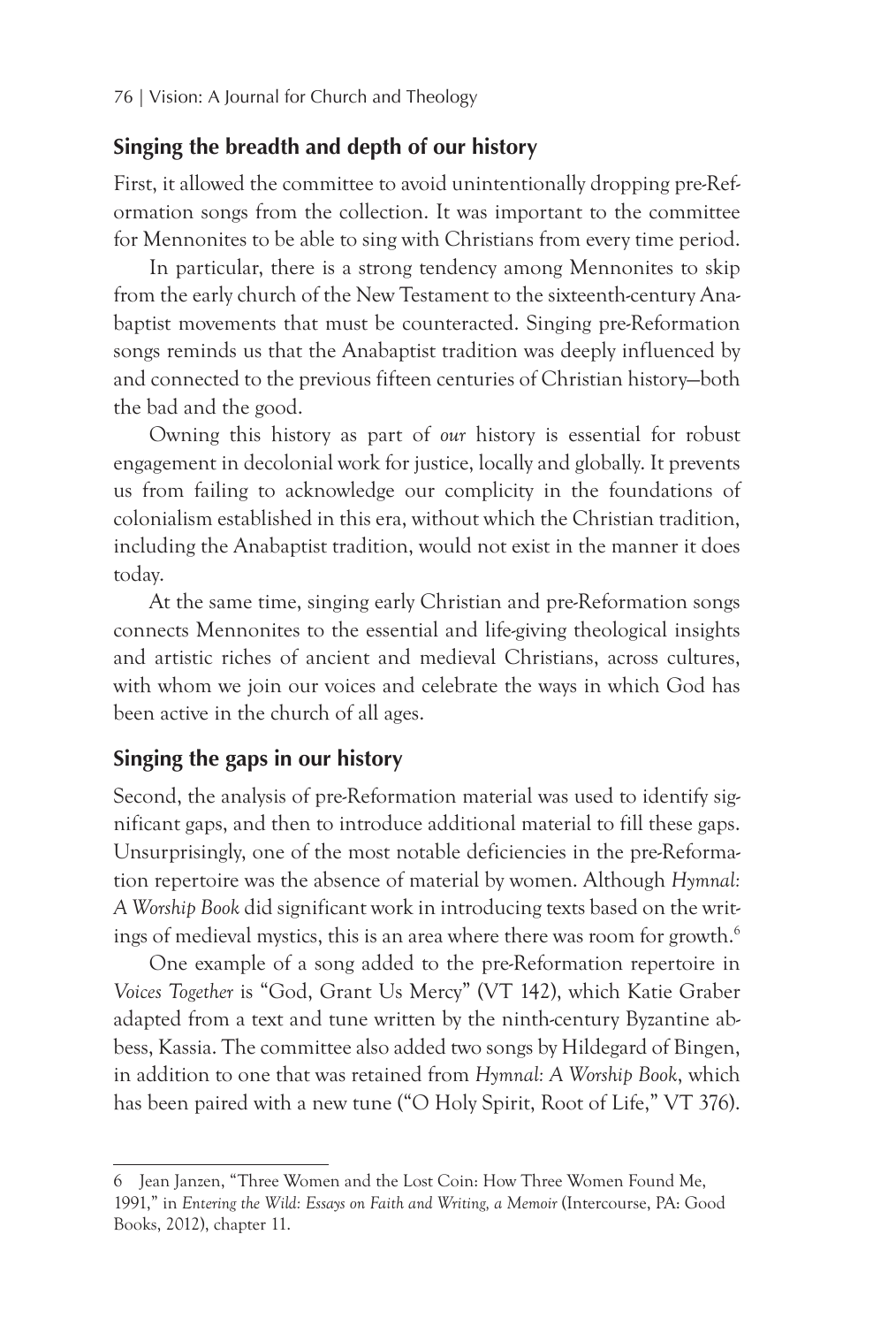Of particular interest, Hildegard's text, "I Am That Great and Fiery Force" (VT 663), was set to a melody also by Hildegard, which tune editor, Benjamin Bergey, adapted for congregational singing.

#### **Singing our history in new ways**

Third, this analysis allowed the committee to find new ways to sing pre-Reformation songs that could be more accessible and compelling for twenty-first-century Mennonites in the United States and Canada.

Much of this material was originally translated during the nineteenth century, and while there is a certain beauty to the Victorian poetry, there is also a significant inaccessibility in these translations for contemporary worshipers. There is no particular reason why pre-Reformation texts need to be in Victorian English, and it can often be beneficial to retranslate them into contemporary English. For example, the committee commissioned Carl Daw to retranslate Prudentius's fifth-century text, "Corde

**There is no particular reason why pre-Reformation texts need to be in Victorian English, and it can often be beneficial to retranslate them into contemporary English.**

XXXXXXXXXXXXXXXXXX

natus ex parentis," traditionally translated as "Of the Father's love begotten," which has now become "From the Parent's Heart, the Firstborn" (VT 418).

In addition to pursuing new translations, the committee also revised existing translations. For example, the committee wanted to include the "Gloria in excelsis," an early Christian song that is still very widely sung, but decided to address the excessively masculine language found in most English translations. The

committee selected the "Gloria" from Marty Haugen's "Mass of Creation," one of the best-known musical settings of this early Christian text in North America, and revised the text with non-gendered language for God. Haugen was open to these text revisions and revised the melody of the verses to fit the new text: "Glory to God in the Highest" (VT 99).

Another way to make pre-Reformation material more accessible is to pair early Christian and medieval texts with new tunes that can make them more singable for congregations. For example, *Voices Together* includes two contemporary songs inspired by the Prayer of St. Patrick, "Christ, Be All Around Me" (VT 848) and "God, Be the Love (VT 43)." Other examples include Audrey Assad and Matt Maher's "Restless" (VT 741), based on the well-known quote from Augustine's *Confessions* (397 CE), and "Christ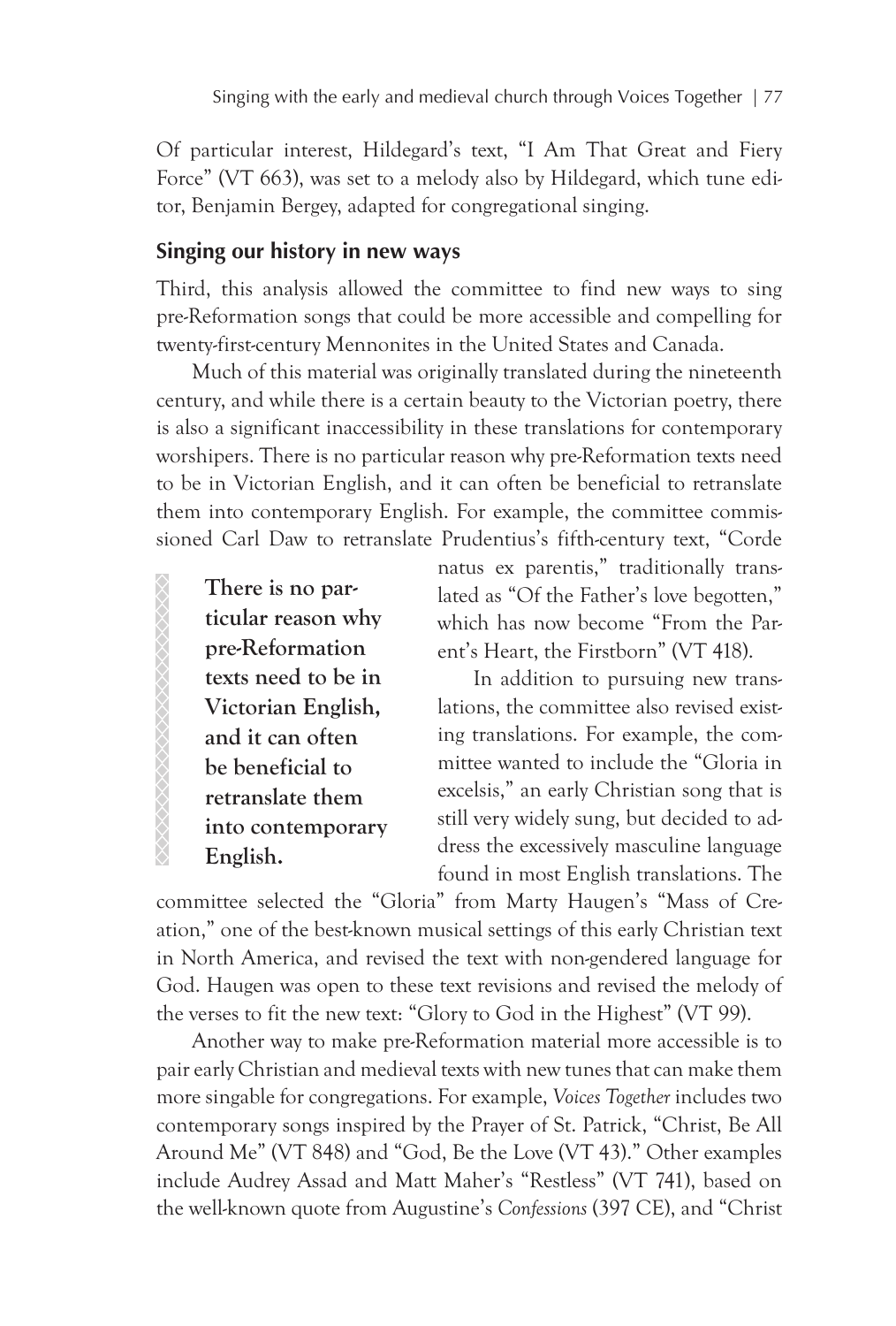is Risen" is based on the Paschal Troparion, a fifth- or sixth-century text sung at Easter in Eastern Christian traditions (VT 349).

## **Worshiping together across history**

In addition to songs, the worship resources committee intentionally included prayers and readings from the first 1500 years of the Christian tradition. An essay in the *Voices Together: Worship Leader Edition* explores "Connecting with Past Christians in Worship":

> *Connecting with the past in worship today is a way to remember God's faithfulness to all generations. It joins our local communities with a vibrant church that has followed Jesus in many cultures and circumstances. It helps us keep the struggles of the present in perspective. Recognizing God's faithfulness throughout a history marked by constant change can free us from fearing change and fearing the future.*<sup>7</sup>

We encourage you to pay attention to the ascription lines at the bottom of each page, which include information about the historical and geographic context of each song and resource. Pre-Reformation songs and worship resources are also indexed under "Heritage: Before 1500" and are listed below by century. We hope you will occasionally highlight the historical context of familiar songs and resources when using them in worship and explore "new" material from this period to join in worship with the church that transcends time and space.

# **List of songs and worship resources from the first 1500 years of the Christian tradition**

Not all the attributions below are certain, and the dates for many of these items are approximate.

## **2nd Century**

- Didache (one of the earliest Christian writings after the New Testament)
	- 477 Seed, Scattered and Sown

## **3rd Century**

Gloria Patri ("Glory be to the Father")

<sup>7</sup> Sarah Kathleen Johnson, ed., *Voices Together: Worship Leader Edition* (Harrisonburg, VA: MennoMedia, 2020), 202.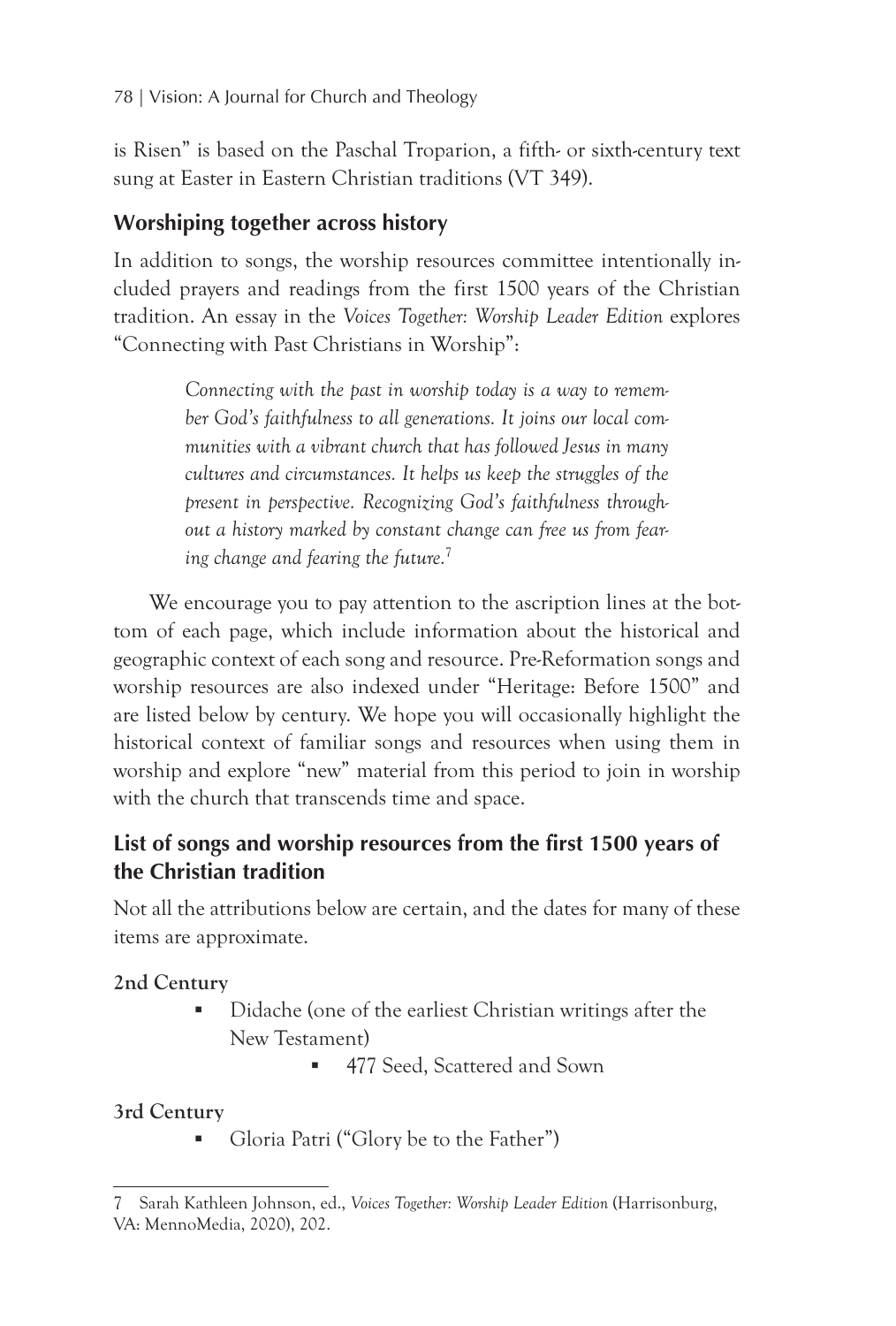- 429 Glory to God, Whose Goodness Shines on Me
- 430 Sing with Joy to the Author / Glory Be to the Father
- Phos hilaron (early Christian evening hymn)
	- **504 Joyous Light of Heavenly Glory**

- Ambrose of Milan
	- <sup>214</sup> Savior of the Nations, Come!
	- 500 O Splendor of God's Glory Bright
- Anthony of Egypt
	- 1030 Grow us slowly
- Aurelius Clemens Prudentius
	- 418 From the Parent's Heart, the Firstborn (Corde natus ex parentis)
- Gloria in excelsis ("Glory to God in the highest")
	- 99 Glory to God in the Highest
- Kyrie eleison ("Lord, have mercy")
	- **147** Kyrie eleison
	- 282 Come and See
	- 614 Lord, Have Mercy
	- 615 Christ, Have Mercy (ASL)
	- 620 Oré poriajú verekó (Kyrie eleison)
	- 651 Lord, Have Mercy
	- 678 Kyrie eleison
	- 686 Let Us Pray
	- 692 Kyrie eleison
	- 693 Khudaya, rahem kar (Have Mercy on Us, Lord)
	- 742 Way way way
	- 795 Kyrie eleison
	- 796 Kyrie eleison, Have Mercy
- Te Deum ("We praise you, O God")
	- 126 Holy God, We Praise Thy Name
- **Creeds**
- 433 I Believe in God Almighty
- 923 Apostles' Creed
- 924 Nicene Creed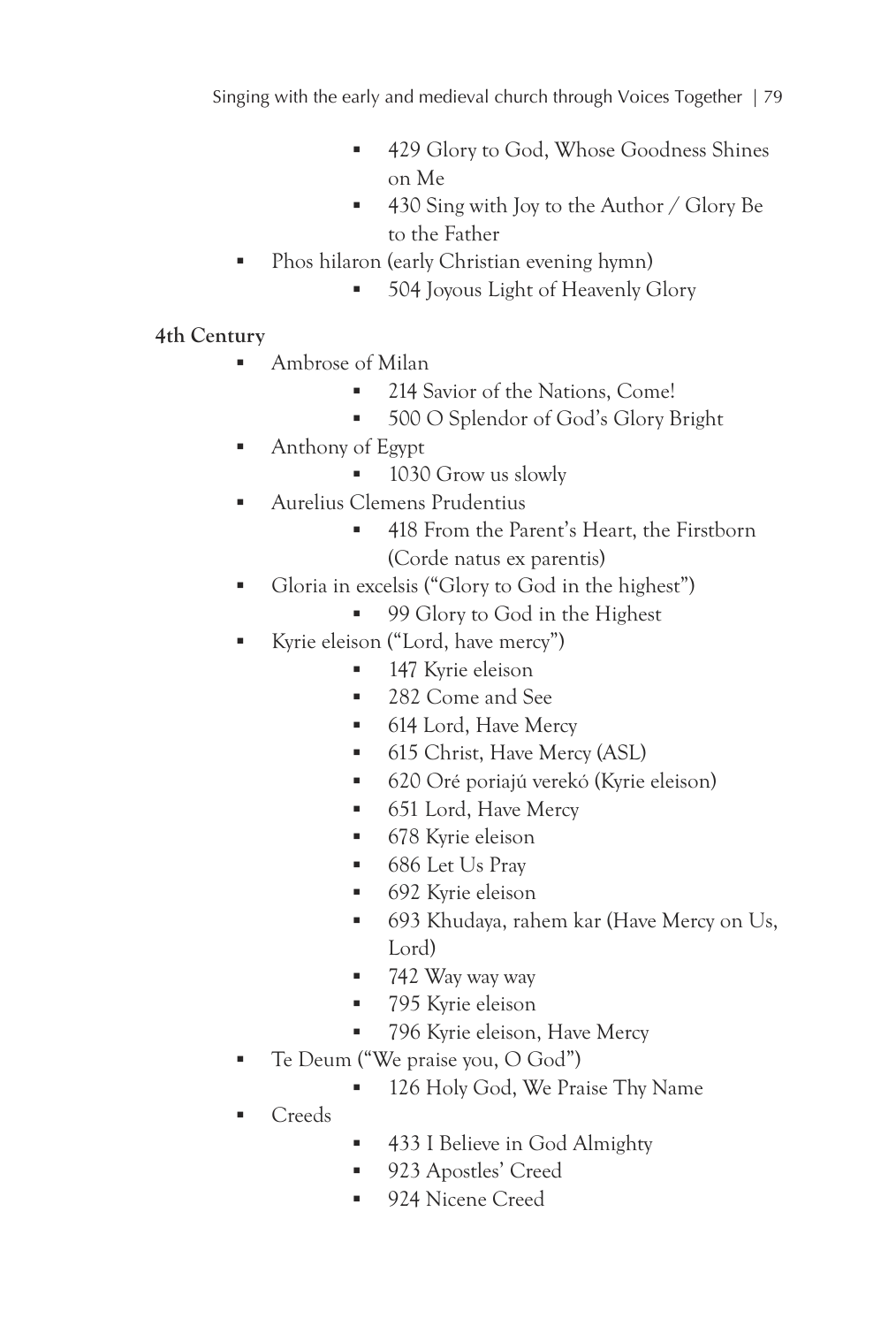80 | Vision: A Journal for Church and Theology

- **Early Communion Prayers** 
	- 314 Holy Lord
	- **438 Christ Has Died, Christ Is Risen**
	- 460 From North and South, from East and **West**
	- 944 Communion Prayer–Inspired by Early Christian Practice

## **5th Century**

- **Augustine of Hippo** 
	- 741 Restless
	- 858 Come, Holy One
	- 998 Everlasting God, in whom we live and move
- Brigid of Kildare
	- 958 House Blessing
- **Patrick of Ireland** 
	- $-43$  God, Be the Love
	- 848 Christ, Be All around Me
- **Liturgy of St. James (early Christian liturgical text from** Jerusalem)
	- **65 Let All Mortal Flesh Keep Silence**
- **Trisagion ("Holy God, holy and mighty, holy and immor**tal, have mercy on us")
	- 709 Agios o Theos (Holy, Holy, Holy God)

- Gregory the Great
	- 305 The Glory of These Forty Days
- **Romanos** the Melodist
	- 907 Christ-the Joy
- Venantius Fortunatus
	- 331 Sing, My Tongue, the Song of Triumph / PANGE LINGUA
- **Byzantine Greek** 
	- 349 Christ Is Risen
	- 875 Alleluia! Christ is risen!
- **Medieval Latin** 
	- 360 Who Are These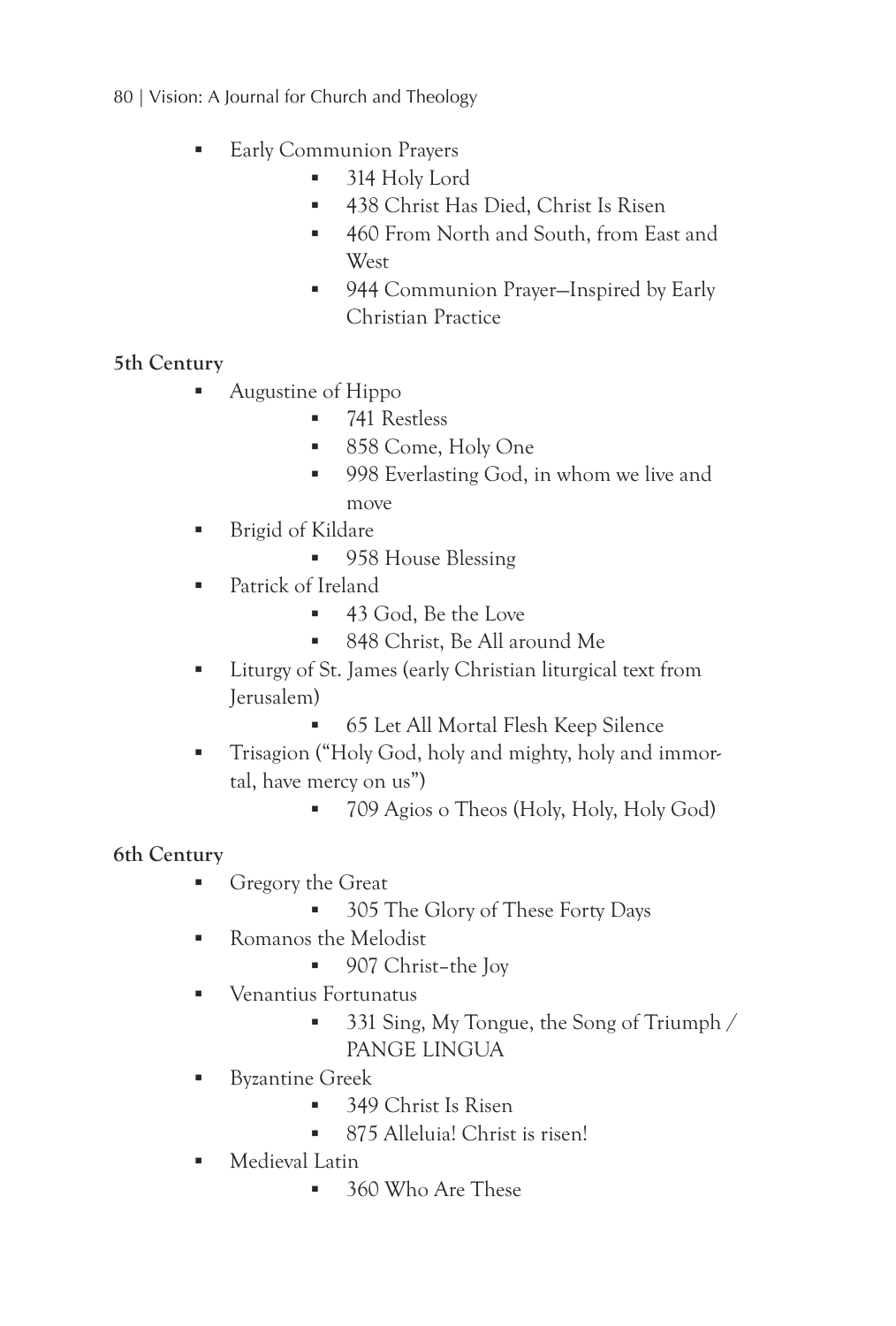Singing with the early and medieval church through Voices Together | 81

**7th Century**

- Agnus Dei ("Lamb of God…")
	- **151 Lamb of God / Cordero de Dios**
	- 321 Ya hamala Allah (O Lamb of God)
	- 707 Dona nobis pacem
	- 892 Jesus, Lamb of God
- Medieval Latin
	- 4 Christ Is Our Cornerstone

**8th Century**

- $\blacksquare$  Alcuin
- 554 Eternal Light, Shine in My Heart
- 860 Almighty God, to you all hearts are open
- 983 Eternal Strength, hold us
- **John of Damascus** 
	- 348 Come, Ye Faithful, Raise the Strain
- Venerable Bede
	- 363 Sing We Triumphant Hymns
- O Antiphons (Advent antiphons for the days leading up to Christmas)
	- 210 O Come, O Come, Immanuel
- Ubi caritas ("Where charity and love are, God is there")
	- <sup>392</sup> The Church of Christ Cannot Be Bound
	- <sup>492</sup> Ubi caritas (Where True Love) / UBI CARITAS
	- 773 Ubi caritas et amor
- Medieval Irish
	- 549 Be Thou My Vision

- $\blacksquare$  Kassia
- 142 God, Grant Us Mercy / O PHARISEOS
- Rabanus Maurus
	- 53 O Holy Spirit, by Whose Breath / VENI CREATOR SPIRITUS
- Theodulph of Orleans
	- 315 All Glory, Laud, and Honor
- **Medieval Latin** 
	- 138 Christ, We Do All Adore Thee
	- <sup>236</sup> Creator of the Stars of Night / CONDI-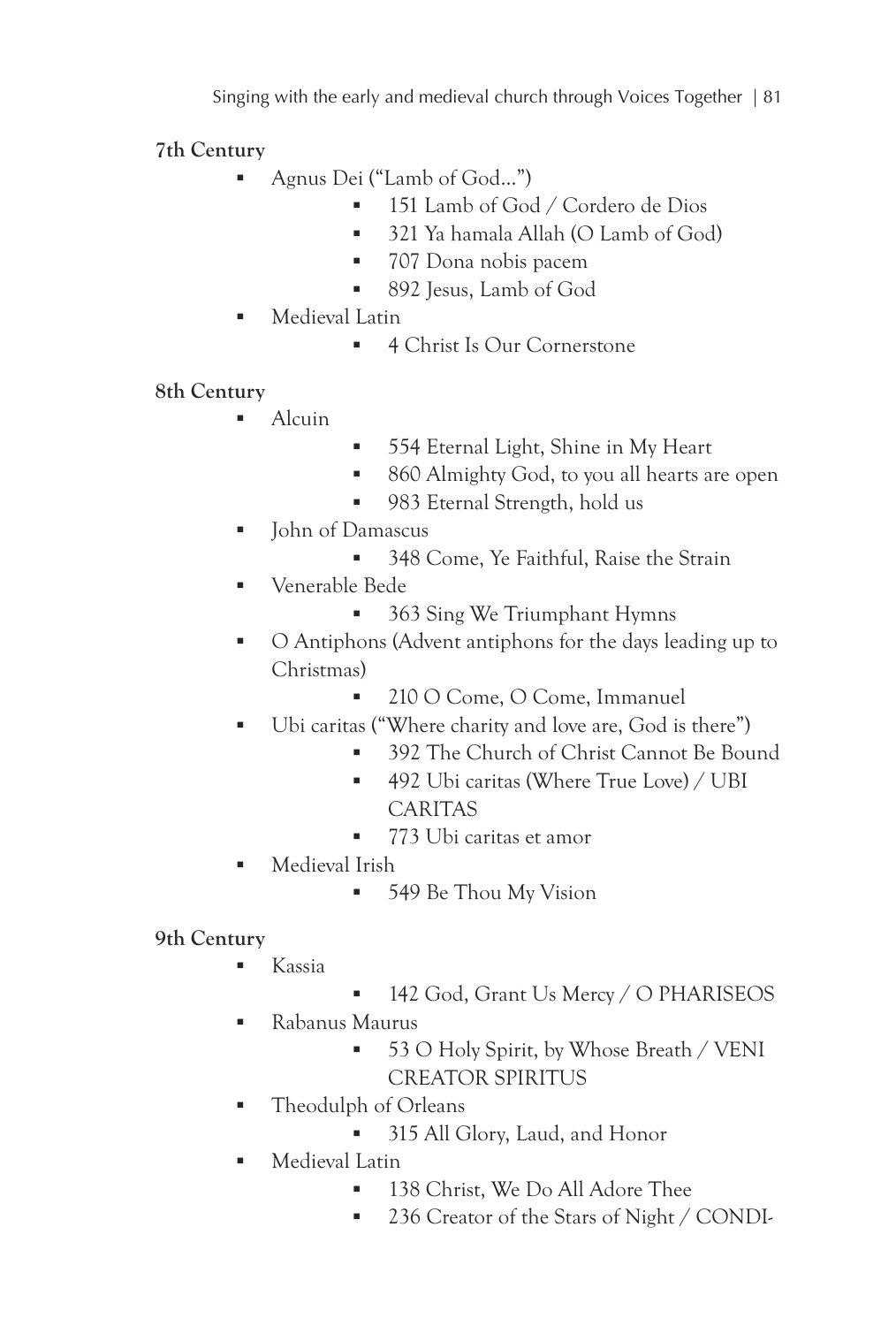#### 82 | Vision: A Journal for Church and Theology

## TOR ALME SIDERUM

■ 905 May almighty God have mercy on us

## **10th Century**

- In paradisum (from the Requiem)
	- 671 The Hand of God Shall Hold You
- **Medieval Latin** 
	- 54 Kindle in Us Your Love
	- 58 Holy Spirit, Come to Us
- **Medieval Chant** 
	- **418 DIVINUM MYSTERIUM**

## **11th Century**

- **Sarum Primer** 
	- 999 God be in my head
- Victimae paschali (Easter sequence)
	- 358 Christ Is Arisen / CHRIST IST ER-**STANDEN**
	- 463 Christ Jesus Lay

## **12th Century**

- Hildegard of Bingen
	- 55 O Fiery Spirit
	- <sup>376</sup> O Holy Spirit, Root of Life
	- 663 I Am That Great and Fiery Force / DE SPIRITU SANCTO
	- 900 Most loving, most strong God
- **Isaac of Stella** 
	- **1057** May the Son of God
- Yigdal (Jewish doxology)
	- **204 Praise to the Living God**

- Clare of Assisi
	- **1062** Live without fear
- **Francis of Assisi** 
	- <sup>81</sup> All Creatures, Worship God Most High
	- <sup>2</sup> 713 Make Me an Instrument of Your Peace
	- 991 God, make me an instrument of your peace
- **Thomas Aquinas**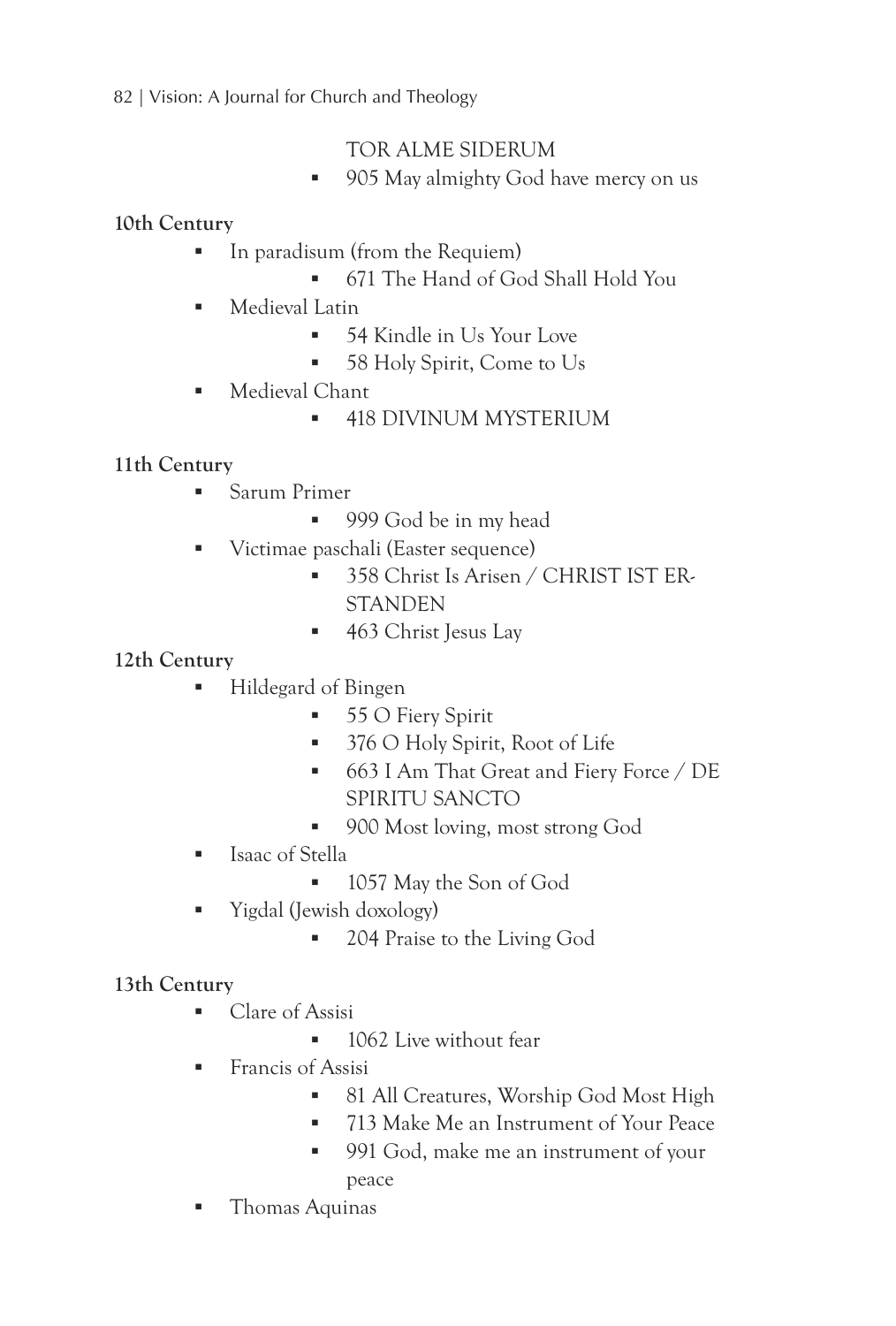Singing with the early and medieval church through Voices Together | 83

- 459 Let the Hungry Come to Me / ADORO TE DEVOTE
- Stabat Mater (song of Mary's sorrows at the crucifixion)
	- 328 Mary, Woman Weeping
- **Medieval Latin** 
	- 325 O Sacred Head, Now Wounded
	- **370 Veni Sancte Spiritus**
- **Medieval Chant** 
	- **500 SPLENDOR PATERNAE**
- **Medieval Spanish** 
	- **579 COMO PODEN PER SAS CULPAS**

## **14th Century**

- Ulian of Norwich
	- 426 Mothering God, You Gave Me Birth
	- **586 All Will Be Well**
	- 676 On Silken, Soft Wings
- Medieval German
	- 260 PERSONENT HODIE
	- 261 Good Christian Friends, Rejoice / IN DULCI JUBILO

- **I** Jean Tisserand
	- $\blacksquare$  342 That Easter Morn, at Break of Day / O FILII ET FILIAE
- Thomas à Kempis
	- 303 O Love, How Deep, How Broad
- **Medieval Chant** 
	- **210 VENI EMMANUEL**
- **Medieval English** 
	- $-303 \& 363$  DEO GRACIAS
- **Medieval French** 
	- 287 & 353 NOËL NOUVELET
- Medieval German
	- 216 Lo, How a Rose E'er Blooming / ES IST EIN ROS'
	- **427 PUER NOBIS NASCITUR**